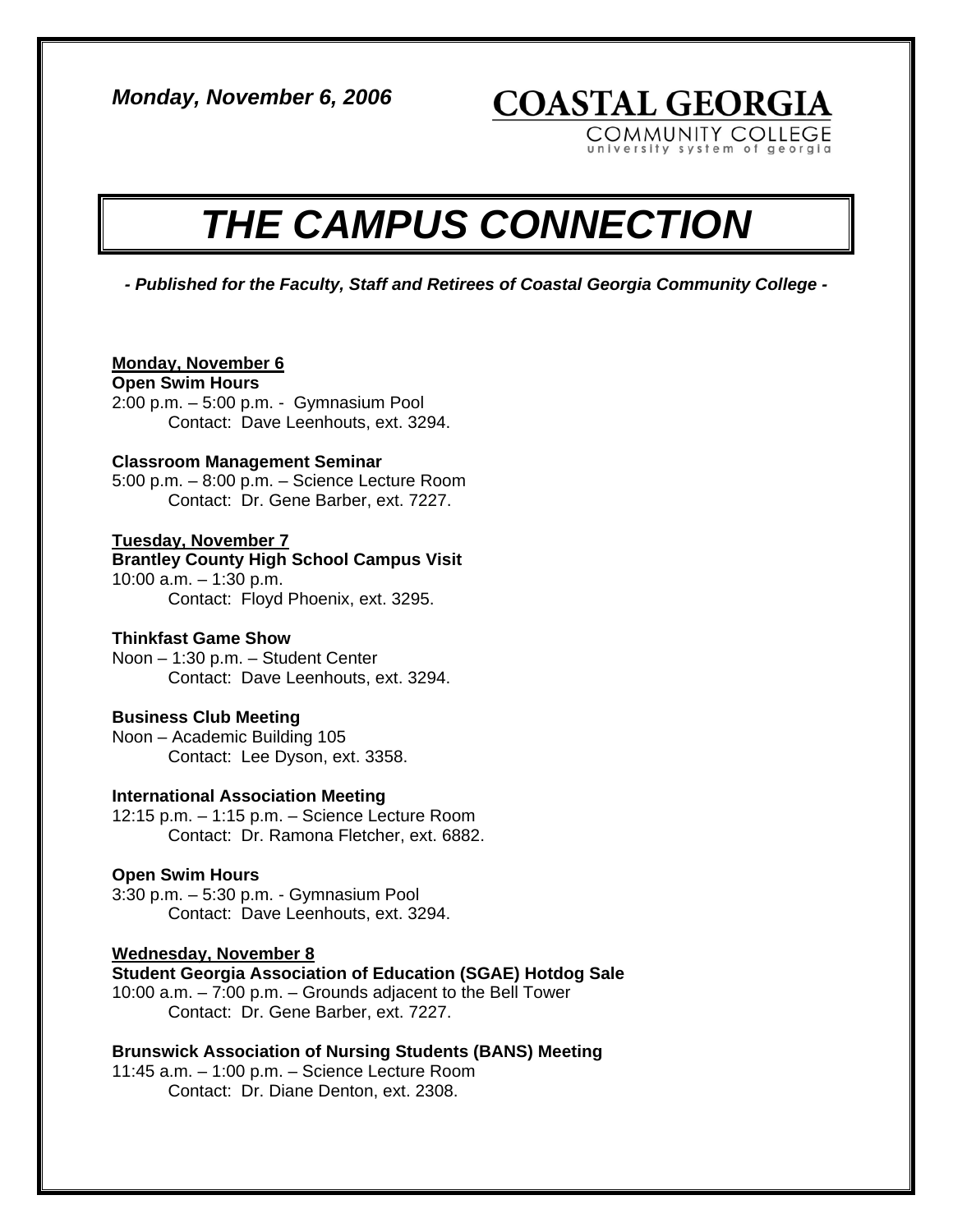# **Open Swim Hours**

3:30 p.m. – 8:00 p.m. - Gymnasium Pool Contact: Dave Leenhouts, ext. 3294.

#### **Pre-Advising Orientation Workshop (POW)**

4:00 p.m. – Camden Center Contact: Linda Amos, 510-3319.

#### **Thursday, November 9**

**Institute of Continuing Legal Education in GA (ICLE) Satellite Seminar** 

9:00 a.m. – 12:15 p.m. – Conference Center Contact: Dougie Taylor, ext. 7260.

**Advisement Committee Workshop –** Presentation by Gerald Moody

9:30 a.m. – Academic Building 208 Contact: Dr. Andrea Wallace, ext. 6891.

# **Student Georgia Association of Education (SGAE) Hotdog Sale**

10:00 a.m. – 7:00 p.m. – Grounds adjacent to the Bell Tower Contact: Dr. Gene Barber, ext. 7227.

# **Camden Torchbearers Club Meeting**

Noon – 1:15 p.m. - Camden Center room 219 Contact: Floyd Phoenix, ext. 3295.

# **Open Swim Hours**

3:30 p.m. – 8:00 p.m. - Gymnasium Pool Contact: Dave Leenhouts, ext. 3294.

#### **Friday, November 10**

**Institute of Continuing Legal Education in GA (ICLE) Satellite Seminar** 

9:00 a.m. – 4:30 p.m. – Conference Center Contact: Dougie Taylor, ext. 7260.

#### **Saturday, November 11**

#### **CGCC Day at the Jacksonville Zoo**

 Faculty and staff who wish to participate can meet at 8:50 a.m. at the Student Center to carpool or in the Zoo parking lot by 10:00 a.m. In order to receive the discounted price of \$9.00 per person, the College has to check in as a group. Questions, call Dave Leenhouts at ext. 3294.

#### **Monday, November 13**

#### **Human Resources Meet & Greet and Materials Release**

9:30 a.m. – 11:00 a.m. – Student Center

Please stop by to meet the new Human Resources Director Kathleen Morris. Health insurance open enrollment packets will also be available for pickup. For those who can't attend, their packets will be distributed through campus mail.

Contact: Cathy Cliett, ext. 1551.

#### **Open Swim**

2:00 p.m. – 5:00 p.m. - Gymnasium Pool Contact: Dave Leenhouts, ext. 3294.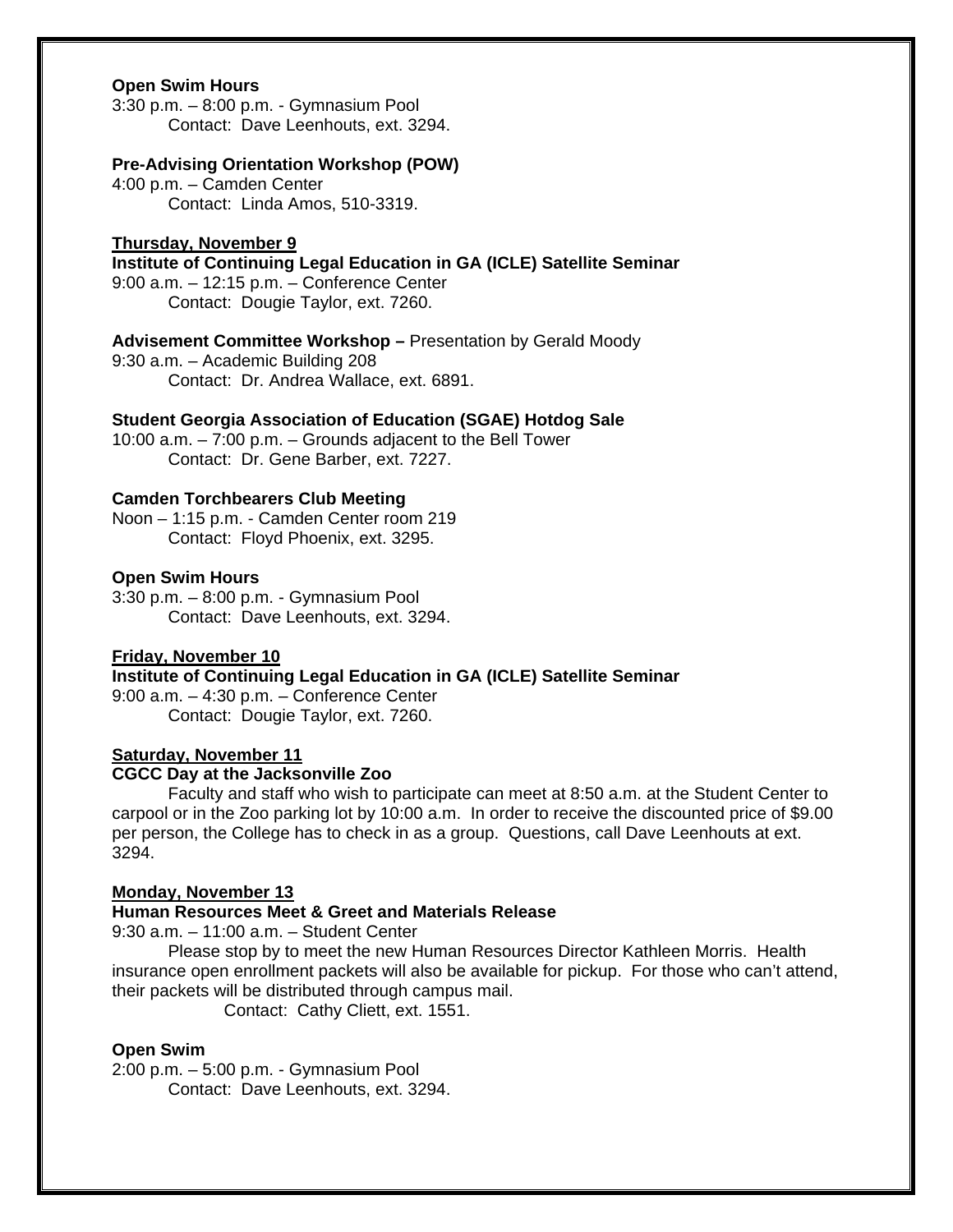# **International Education Week Activity**

7:00 p.m. – 9:00 p.m. – Science Lecture Room Contact: Tyler Bagwell, ext. 3099.

#### **Tuesday, November 14**

## **Open Swim**

2:00 p.m. – 5:00 p.m. - Gymnasium Pool Contact: Dave Leenhouts, ext. 3294.

## **Criminal Justice Club Raffle Event**

3:30 p.m. – 5:30 p.m. – Student Center Contact: Larry Johnson, ext. 6888.

# **GA/BHS Future Business Leaders of America Presentation**

6:15 p.m. – 8:30 p.m. –Student Center Contact: Floyd Phoenix, ext. 3295.

# **International Association - Lebanese Consulate Presentation**

7:00 p.m. - 8:30 p.m. – Camden Center Auditorium Contact: Tyler Bagwell, ext. 7215.

# **PTK Satellite Seminar: "Lessons Learned from My Grandfather"**

7:30 p.m. – 9:00 p.m. – Science Lecture Room Arun Gandhi will speak of the power of nonviolent protest as taught to him by his grandfather Mohandas K. Gandhi, the legendary peace fighter and spiritual leader. Contact: Sheila Ledford, ext. 7243.

# **Wednesday, November 15**

**Brunswick High School Visit**  9:00 a.m. – 1:30 p.m. Contact: Floyd Phoenix, ext. 3295.

#### **Academic Workshop: Interviewing Skills for Success**

12:15 p.m. or 5:00 p.m. – Library Classroom Contact: Student Development services, ext. 7220.

## **Open Swim**

3:30 p.m. – 8:00 p.m. - Gymnasium Pool Contact: Dave Leenhouts, ext. 3294.

# **Thursday, November 16**

**Institute of Continuing Legal Education in GA (ICLE) Satellite Seminar** 

9:00 a.m. – 4:30 p.m. – Conference Center Contact: Dougie Taylor, ext. 7260.

# **Camden Torchbearers Club Meeting**

Noon – 1:15 p.m. - Camden Center room 219 Contact: Floyd Phoenix, ext. 3295.

#### **Coastal Scholars Program**

12:15 p.m. – 1:15 p.m. – Science Lecture Room Contact: Tony Wege, ext. 7354.